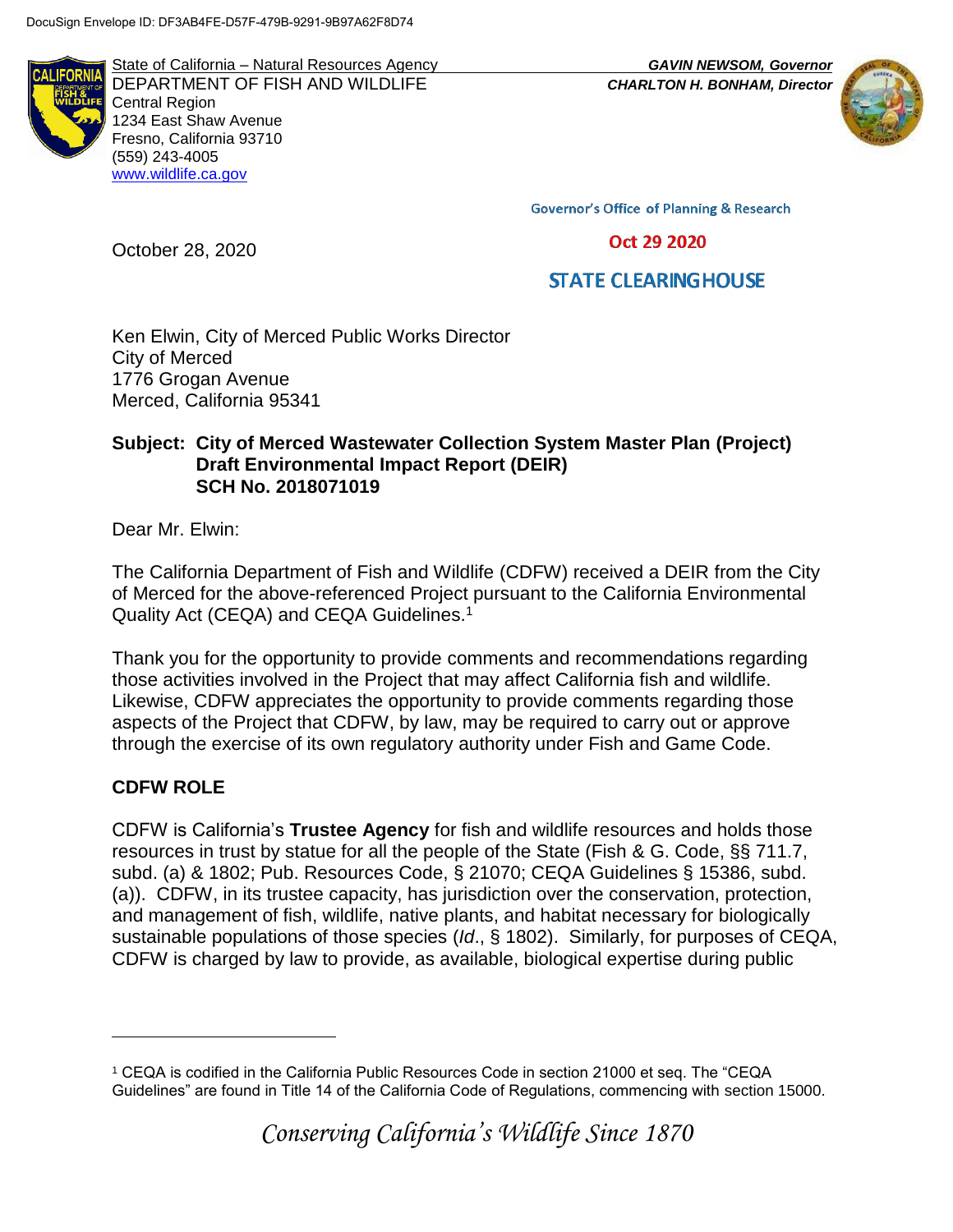agency environmental review efforts, focusing specifically on projects and related activities that have the potential to adversely affect fish and wildlife resources. CDFW is also submitting comments as a **Responsible Agency** under CEQA (Pub. Resources Code, § 21069; CEQA Guidelines, § 15381). CDFW expects that it may need to exercise regulatory authority as provided by the Fish and Game Code. As proposed, for example, the Project may be subject to CDFW's lake and streambed alteration regulatory authority (Fish & G. Code, § 1600 et seq.). Likewise, to the extent implementation of the Project as proposed may result in "take" as defined by State law of any species protected under the California Endangered Species Act (CESA) (Fish & G. Code, § 2050 et seq.), related authorization as provided by the Fish and Game Code will be required.

**Water Pollution:** Pursuant to Fish and Game Code section 5650, it is unlawful to deposit in, permit to pass into, or place where it can pass into "Waters of the State" any substance or material deleterious to fish, plant life, or bird life, including non-native species. It is possible that without appropriate mitigation measures, implementation of the Project could result in pollution of Waters of the State from storm water runoff or construction-related erosion. Potential impacts to the wildlife resources that utilize these watercourses include the following: increased sediment input from road or structure runoff; toxic runoff associated with development activities and implementation; and/or impairment of wildlife movement along riparian corridors. The Regional Water Quality Control Board and United States Army Corps of Engineers also have jurisdiction regarding discharge and pollution to Waters of the State.

**Nesting Birds:** CDFW has jurisdiction over actions with potential to result in the disturbance or destruction of active nest sites or the unauthorized take of birds. Fish and Game Code sections that protect birds, their eggs and nests include sections 3503 (regarding unlawful take, possession or needless destruction of the nest or eggs of any bird), 3503.5 (regarding the take, possession or destruction of any birds-of-prey or their nests or eggs), and 3513 (regarding unlawful take of any migratory nongame bird).

In this role, CDFW is responsible for providing, as available, biological expertise during public agency environmental review efforts (e.g., CEQA), focusing specifically on Project activities that have the potential to adversely affect fish and wildlife resources. CDFW provides recommendations to identify potential impacts and possible measures to avoid or reduce those impacts.

#### **PROJECT DESCRIPTION SUMMARY**

#### **Proponent:** City of Merced

**Objective:** Development of the Wastewater Collection System Master Plan has been an iterative process from 2002 to 2017 to evaluate and assess function, expansion, and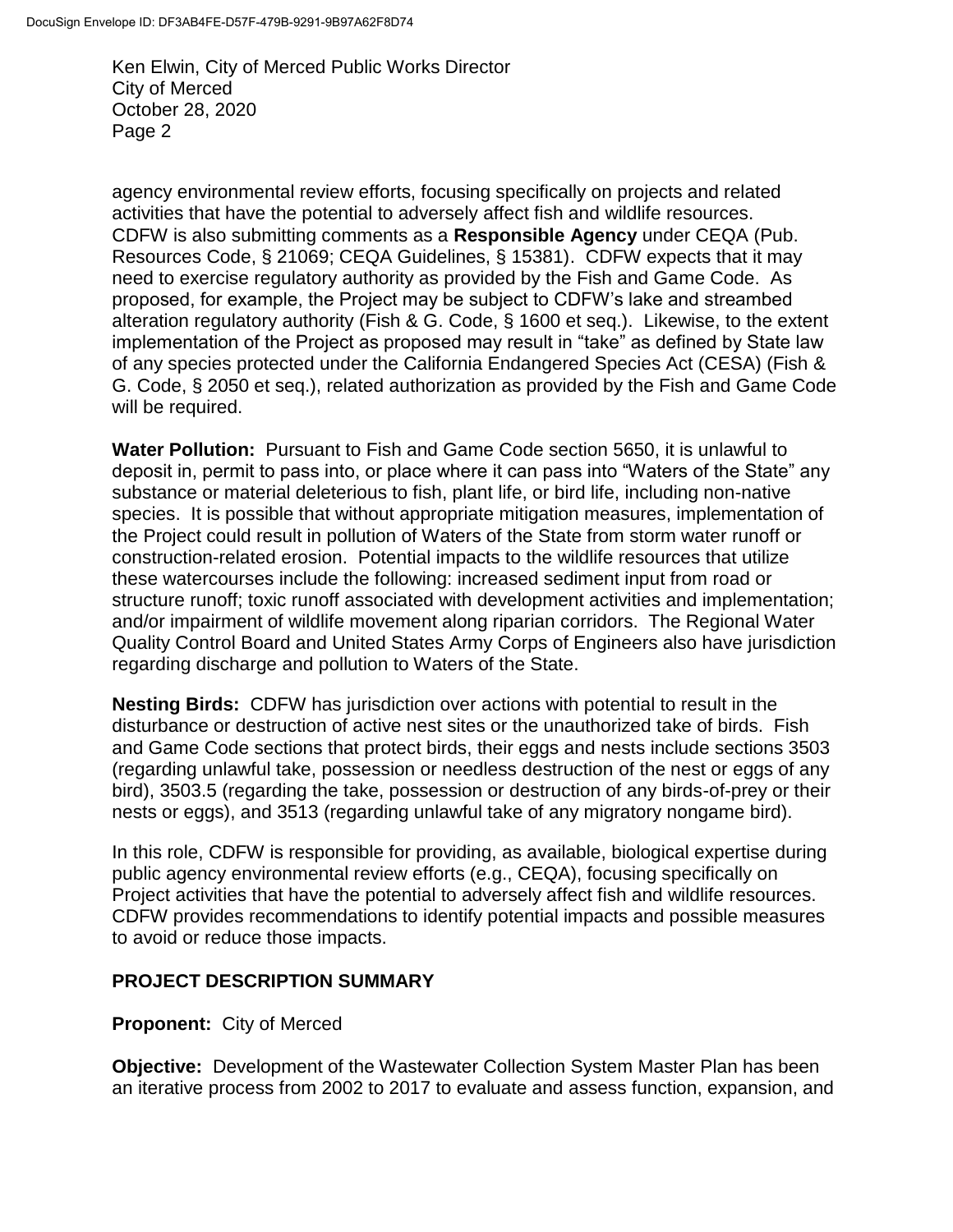replacement of the wastewater collection system within the City of Merced to accommodate existing and future development. Wastewater generated within the city is collected in a series of pipelines which the city owns, operates, and maintains. The system includes over 400 miles of gravity sewers which collect wastewater from a majority of residential users, as well as, commercial users, industrial users, and public uses. The Project involves the following types of activities: existing collection system upgrades, new trunk sewer infrastructure (i.e. the proposed northern and southern trunk gravity pipelines), new localized collector infrastructure, existing Wastewater Treatment and Reclamation Facility (WWTRF) expansion, increased WWTRF effluent disposal, and operations and maintenance.

**Location:** The Project location includes the boundaries of the City of Merced in Merced County.

**Timeframe:** N/A

# **COMMENTS AND RECOMMENDATIONS**

CDFW offers the following comments and recommendations to assist the City of Merced in adequately identifying and/or mitigating the Project's significant, or potentially significant, direct and indirect impacts on fish and wildlife (biological) resources. Editorial comments or other suggestions may also be included to improve the document.

There are many special-status resources that may be impacted as a result of Project implementation, and these resources may need to be evaluated and addressed prior to any approvals that would allow ground-disturbing activities. CDFW is concerned regarding potential impacts to special-status species including, but not limited to, the State threatened Swainson's hawk (*Buteo swainsoni*), the State endangered and fully protected bald eagle (*Haliaeetus leucocephalus*), the State threatened California tiger salamander (*Ambystoma californiense*), the State threatened tricolor blackbird (*Agelaius tricolor*), the State endangered and federally threatened succulent owl's-clover (*Castilleja campestris var. succulenta*), the State endangered and federally threatened Colusa grass (*Neostapfia colusana*), the State endangered and federally threatened San Joaquin Valley Orcutt grass (*Orcuttia inaequalis*), and the State species of special concern burrowing owl (*Athene cunicularia*).

#### **I. Environmental Setting and Related Impact**

**Would the Project have a substantial adverse effect, either directly or through habitat modifications, on any species identified as a candidate, sensitive, or special-status species in local or regional plans, policies, or regulations, or by CDFW or the United States Fish and Wildlife Service (USFWS)?**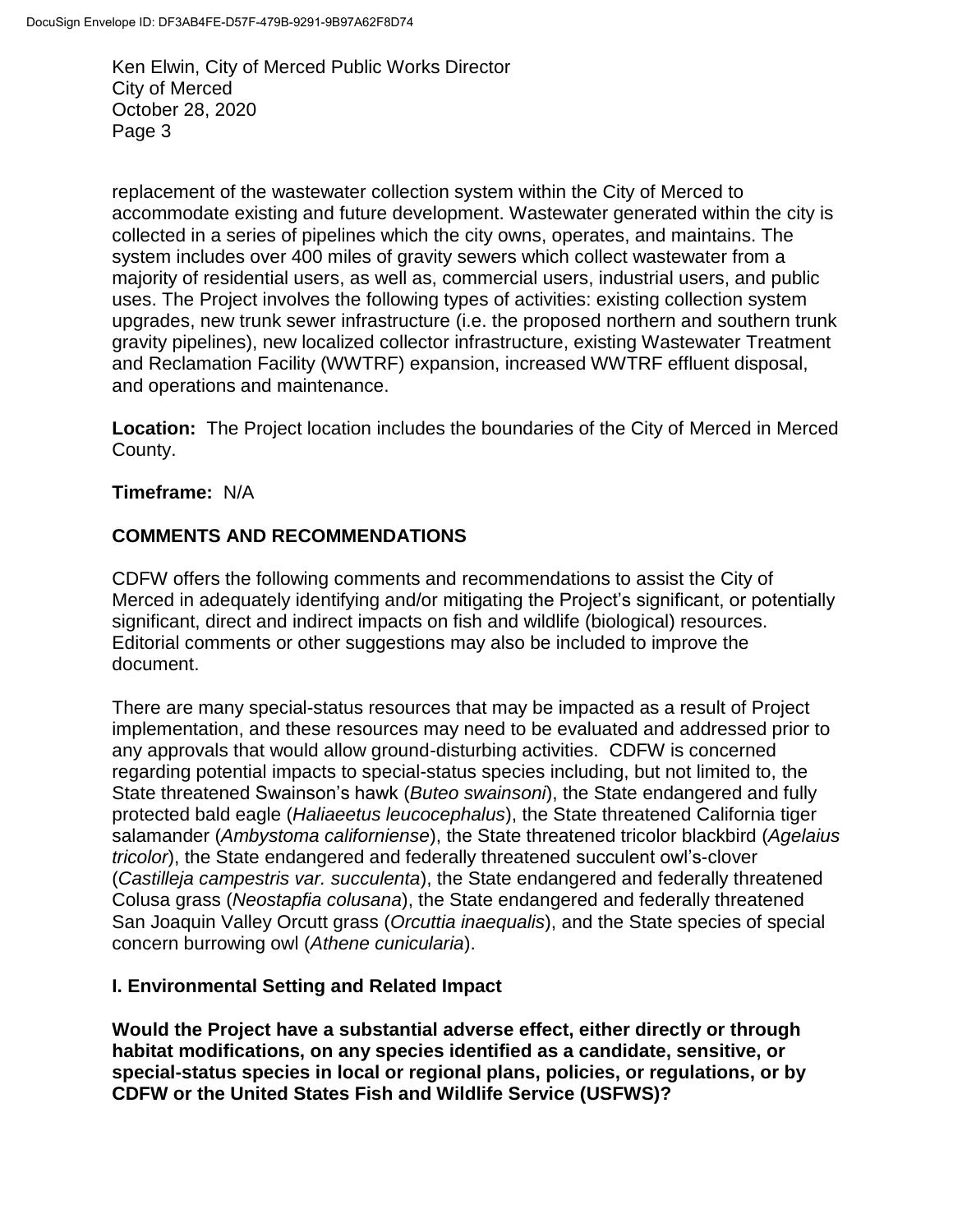### **COMMENT 1: Swainson's Hawk (SWHA)**

**Issue:** SWHA have the potential to nest near and forage within the Project site. The proposed Project will involve activities near large trees that may serve as potential nest sites.

**Specific impacts:** Without appropriate avoidance and minimization measures for SWHA, potential significant impacts that may result from Project activities include: nest abandonment, loss of nest trees, loss of foraging habitat that would reduce nesting success (loss or reduced health or vigor of eggs or young), and direct mortality. Any take of SWHA without appropriate incidental take authorization would be a violation of Fish and Game Code.

**Evidence impact is potentially significant:** SWHA exhibit high nest-site fidelity year after year and lack of suitable nesting habitat in the San Joaquin Valley limits their local distribution and abundance (CDFW 2016). Approval of the Project will lead to subsequent ground-disturbing activities that involve noise, groundwork, and movement of workers that could affect nests and has the potential to result in nest abandonment, significantly impacting local nesting SWHA.

### **Recommended Potentially Feasible Mitigation Measure(s)**

To evaluate potential impacts to SWHA associated with the Project, CDFW recommends conducting the following evaluation of the Project site, incorporating the following mitigation measures into the EIR prepared for this Project, and that these measures be made conditions of approval for the Project.

#### **Recommended Mitigation Measure 1: SWHA Surveys**

CDFW agrees with Mitigation Measure BIO-5 of the DEIR, which is consistent with the Swainson's Hawk Technical Advisory Committee (SWHA TAC 2000), that surveys shall be conducted within 0.5 miles of all Program activities. The SWHA TAC recommends a 0.5-mile survey distance from the limits of disturbance. The survey protocol includes early season surveys to assist the project proponent in implementing necessary avoidance and minimization measures, and in identifying active nest sites prior to initiating ground-disturbing activities.

#### **Recommended Mitigation Measure 2: SWHA No-disturbance Buffer**

If ground-disturbing activities are to take place during the normal bird breeding season (March 1 through September 15), CDFW recommends that additional pre-activity surveys for active nests be conducted by a qualified biologist no more than 10 days prior to the start of Project implementation to ensure that no SWHA have begun nesting activities near the Project site. CDFW recommends a minimum no-disturbance buffer of 0.5-mile be delineated around active nests until the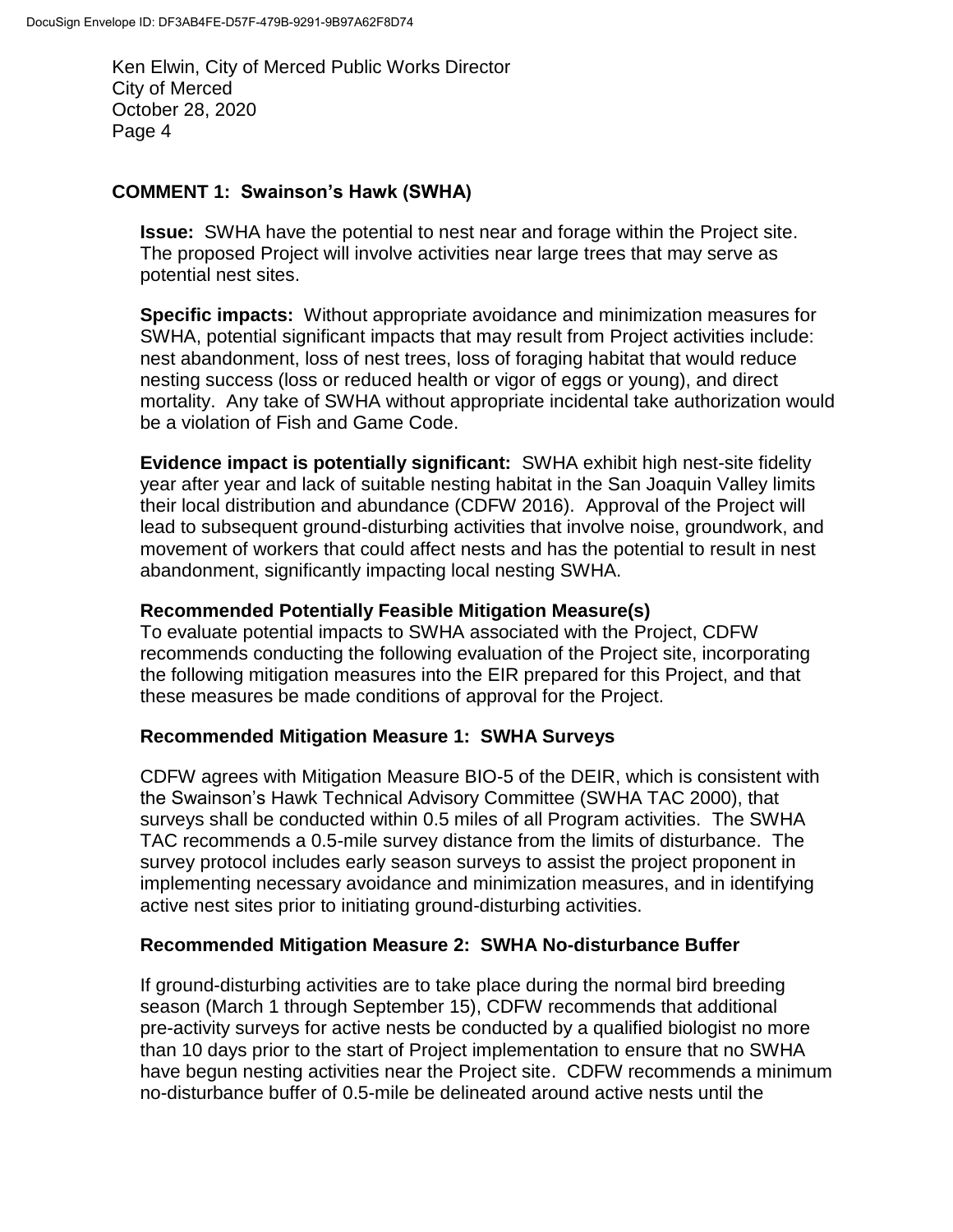breeding season has ended or until a qualified biologist has determined that the birds have fledged and are no longer reliant upon the nest or parental care for survival.

#### **Recommended Mitigation Measure 3: SWHA Take Authorization**

CDFW recommends that in the event an active SWHA nest is detected during surveys and a 0.5-mile no-disturbance buffer is not feasible, consultation with CDFW is warranted to discuss how to implement the project and avoid take. If take cannot be avoided, take authorization through the issuance of an Incidental Take Permit (ITP), pursuant to Fish and Game Code section 2081 subdivision (b) is necessary to comply with CESA.

#### **Recommended Mitigation Measure 4: SWHA Nest Trees**

CDFW recommends that the removal of known raptor nest trees, even outside of the nesting season, be replaced with an appropriate native tree species planting at a ratio of 3:1 at or near the Project site or in another area that will be protected in perpetuity to reduce impacts resulting from the loss of nesting habitat.

#### **COMMENT 2: California Tiger Salamander (CTS)**

**Issue:** The northern portion of the Project site (i.e. the new northern trunk gravity pipeline) traverses through potential upland CTS habitat and is adjacent to breeding habitat. Given the presence of potential habitat within and near the Project site, ground-disturbing activities have the potential to significantly impact local populations of CTS.

**Specific Impacts:** Potential ground- and vegetation-disturbing activities associated with Project activities include: collapse of small mammal burrows, inadvertent entrapment, loss of upland refugia, water quality impacts to breeding sites, reduced reproductive success, reduction in health and vigor of eggs and/or young, and direct mortality of individuals.

**Evidence impact would be significant:** Up to 75% of historic CTS habitat has been lost to urban and agricultural development (Searcy et al. 2013). Loss, degradation, and fragmentation of habitat are the primary threats to CTS in both the Central and San Joaquin valleys. Contaminants and vehicle strikes are also sources of mortality for the species (CDFW 2015a, USFWS 2017). The Project site is within the range of CTS and has suitable habitat (i.e., grasslands interspersed with burrows and vernal pools). CTS have been determined to be physiologically capable of dispersing up to approximately 1.5 miles from seasonally flooded wetlands (Searcy and Shaffer 2011) and have been documented to occur near the Project site (CDFW 2020).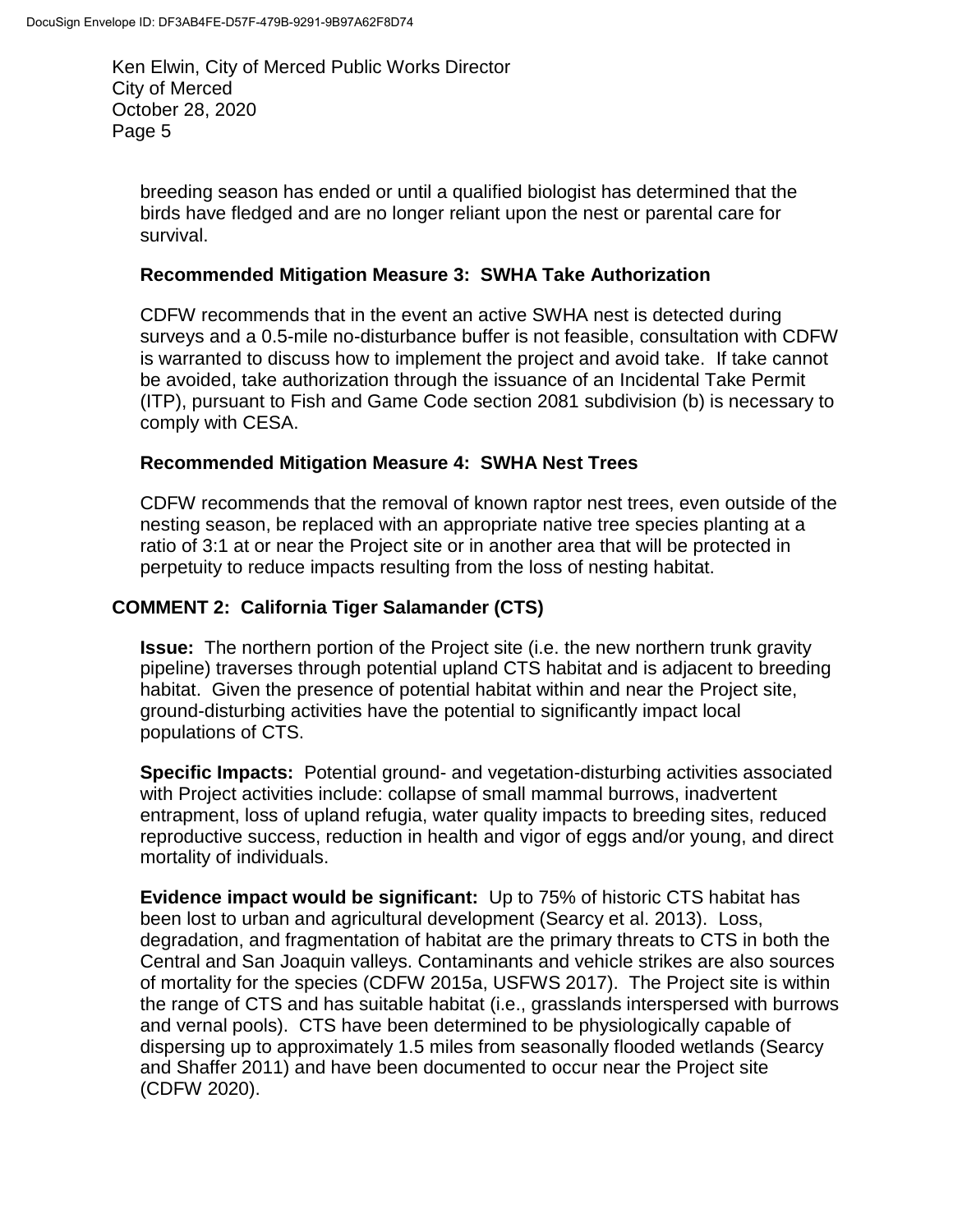### **Recommended Potentially Feasible Mitigation Measure(s)**

To evaluate potential impacts to CTS, CDFW recommends conducting the following evaluation of the Project site, incorporating the following mitigation measures into the EIR prepared for this Project, and that these measures be made conditions of approval for the Project.

## **Recommended Mitigation Measure 5: Focused CTS Protocol-level Surveys**

CDFW recommends that a qualified biologist conduct protocol-level surveys in accordance with the USFWS "Interim Guidance on Site Assessment and Field Surveys for Determining Presence or a Negative Finding of the California Tiger Salamander" (USFWS 2003) at the appropriate time of year to determine the existence and extent of CTS breeding and refugia habitat. The protocol-level surveys for CTS require more than one survey season and are dependent upon sufficient rainfall to complete. As a result, consultation with CDFW and the USFWS is recommended well in advance of beginning the surveys and prior to any planned vegetation- or ground-disturbing activities. CDFW advises that the protocol-level survey include a 100-foot buffer around the Project area in all areas of wetland and upland habitat that could support CTS. Please be advised that protocol-level survey results are viable for two years after the results are reviewed by CDFW.

#### **Recommended Mitigation Measure 6: CTS Avoidance**

If CTS protocol-level surveys as described in the above Mitigation Measure 5 are not conducted, CDFW advises that a minimum 50-foot no-disturbance buffer be delineated around all small mammal burrows in suitable upland refugia habitat within and/or adjacent to the Project site. Further, CDFW recommends potential or known breeding habitat within and/or adjacent to the Project site be delineated with a minimum 250-foot no-disturbance buffer. Both upland burrow and wetland breeding no-disturbance buffers are intended to minimize impacts to CTS habitat and avoid take of individuals. Alternatively, the applicant can assume presence of CTS within the Project site and obtain from CDFW a State ITP in accordance with Fish and Game Code section 2081 subdivision (b).

#### **Recommended Mitigation Measure 7: CTS Take Authorization**

If through surveys it is determined that CTS are occupying or have the potential to occupy the Project site, consultation with CDFW is warranted to determine if the Project can avoid take. If take cannot be avoided, take authorization would be warranted prior to initiating ground-disturbing activities to comply with CESA. Take authorization would occur through issuance of an ITP by CDFW, pursuant to Fish and Game Code section 2081 subdivision (b). As stated above, in the absence of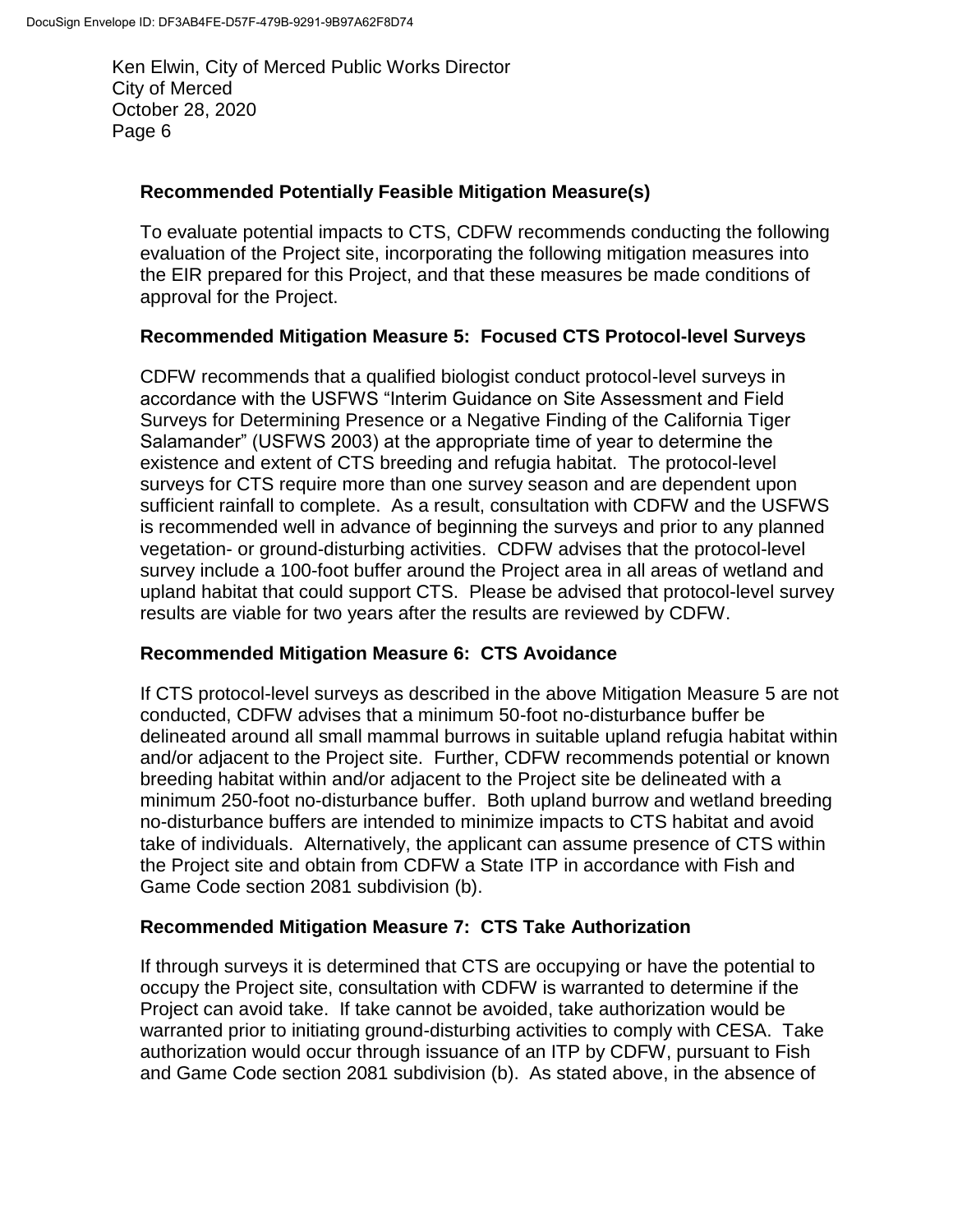protocol surveys, the applicant can assume presence of CTS within the Project site and obtain an ITP from CDFW.

## **COMMENT 3: Tricolored blackbird (TRBL)**

**Issue**: TRBL are known to occur in the vicinity of the Project site (CDFW 2020). Review of aerial imagery indicates that the Project site route through agricultural fields that may support nesting TRBL colonies. Flood-irrigated agricultural land, including silage fields, is an increasingly important nesting habitat type for TRBL, particularly in the San Joaquin Valley (Meese, 2014).

**Specific impact:** Without appropriate avoidance and minimization measures for TRBL, potential significant impacts associated with the Project include nest and/or colony abandonment, reduced reproductive success, and reduced health and vigor of eggs and/or young.

**Evidence impact would be significant:** As mentioned above, flood-irrigated agricultural land, including silage fields associated with dairies, is an increasingly important nesting habitat type for TRBL, particularly in the San Joaquin Valley (Meese et al. 2014). This potential nesting substrate is present adjacent to the Project area. TRBL aggregate and nest colonially, forming colonies of up to 100,000 nests (Meese et al. 2014). Approximately 86% of the global population is found in the San Joaquin Valley (Kelsey 2008, Weintraub et al. 2016). Increasingly, TRBL are forming larger colonies that contain progressively larger proportions of the species' total population (Kelsey 2008). In 2008, for example, 55% of the species' global population nested in only two colonies, which were located in silage fields (Kelsey 2008). In 2017, approximately 5,800 TRBL were distributed among only two colonies in Fresno County (Meese 2017). Nesting can occur synchronously, with all eggs laid within one week (Orians 1961). For these reasons, depending on timing, disturbance to nesting colonies can cause abandonment, significantly impacting TRBL populations (Meese et al. 2014).

#### **Recommended Potentially Feasible Mitigation Measure(s)**

To evaluate potential impacts to TRBL, CDFW recommends conducting the following evaluation of the Project site, incorporating the following mitigation measures into the EIR prepared for this Project, and that these measures be made conditions of approval for the Project.

#### **Recommended Mitigation Measure 8: TRBL Surveys**

CDFW recommends that construction be timed to avoid the normal bird breeding season (February 1 through September 15). However, if construction must take place during that time, CDFW recommends that a qualified wildlife biologist conduct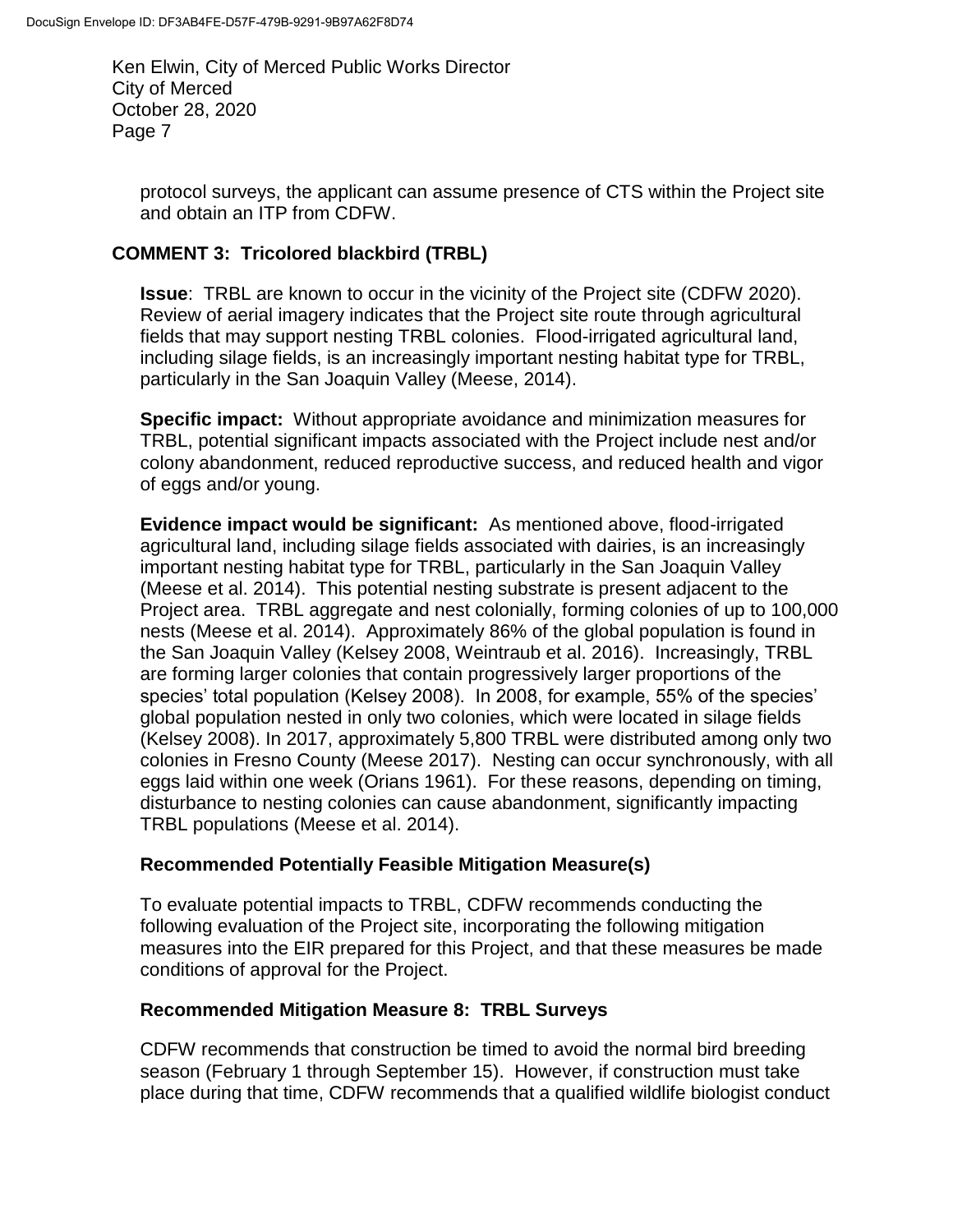surveys for nesting TRBL no more than 10 days prior to the start of implementation to evaluate presence/absence of TRBL nesting colonies in proximity to Project activities and to evaluate potential Project-related impacts.

#### **Recommended Mitigation Measure 9: TRBL Avoidance**

If an active TRBL nesting colony is found during preconstruction surveys, CDFW recommends implementation of a minimum 300-foot no-disturbance buffer in accordance with CDFW's "*Staff Guidance Regarding Avoidance of Impacts to Tricolored Blackbird Breeding Colonies on Agricultural Fields in 2015*" (CDFW 2015b). CDFW advises that this buffer remain in place until the breeding season has ended or until a qualified biologist has determined that nesting has ceased, the birds have fledged, and are no longer reliant upon the colony or parental care for survival. It is important to note that TRBL colonies can expand over time and for this reason the colony should be reassessed to determine the extent of the breeding colony within 10 days of Project initiation.

#### **Recommended Mitigation Measure 10: TRBL Take Avoidance**

In the event that a TRBL nesting colony is detected during surveys, consultation with CDFW is warranted to discuss how to implement the project and avoid take, or if avoidance is not feasible, to acquire an ITP, pursuant to Fish and Game Code section 2081 subdivision (b), prior to any ground-disturbing activities.

#### **COMMENT 4: Bald Eagle**

**Issue:** The State endangered and fully protected bald eagle have the potential to nest and/or forage in the vicinity of the Project site (CDFW 2020). Without appropriate mitigation measures, Project activities conducted within occupied territories have the potential to significantly impact this species.

**Specific Impacts:** Potentially significant impacts that may result from Project activities include nest abandonment, loss of nest trees, and/or loss of foraging habitat that would reduce nesting success (loss or reduced health or vigor of eggs or young), and direct mortality.

**Evidence impact would be significant:** The Project will involve noise, groundwork, and movement of workers that may occur directly adjacent to large trees and other features that may potentially serve as nest sites.

#### **Recommended Potentially Feasible Mitigation Measure(s)**

To evaluate potential impacts to this State endangered and fully protected species, CDFW recommends conducting the following evaluation of the Project site,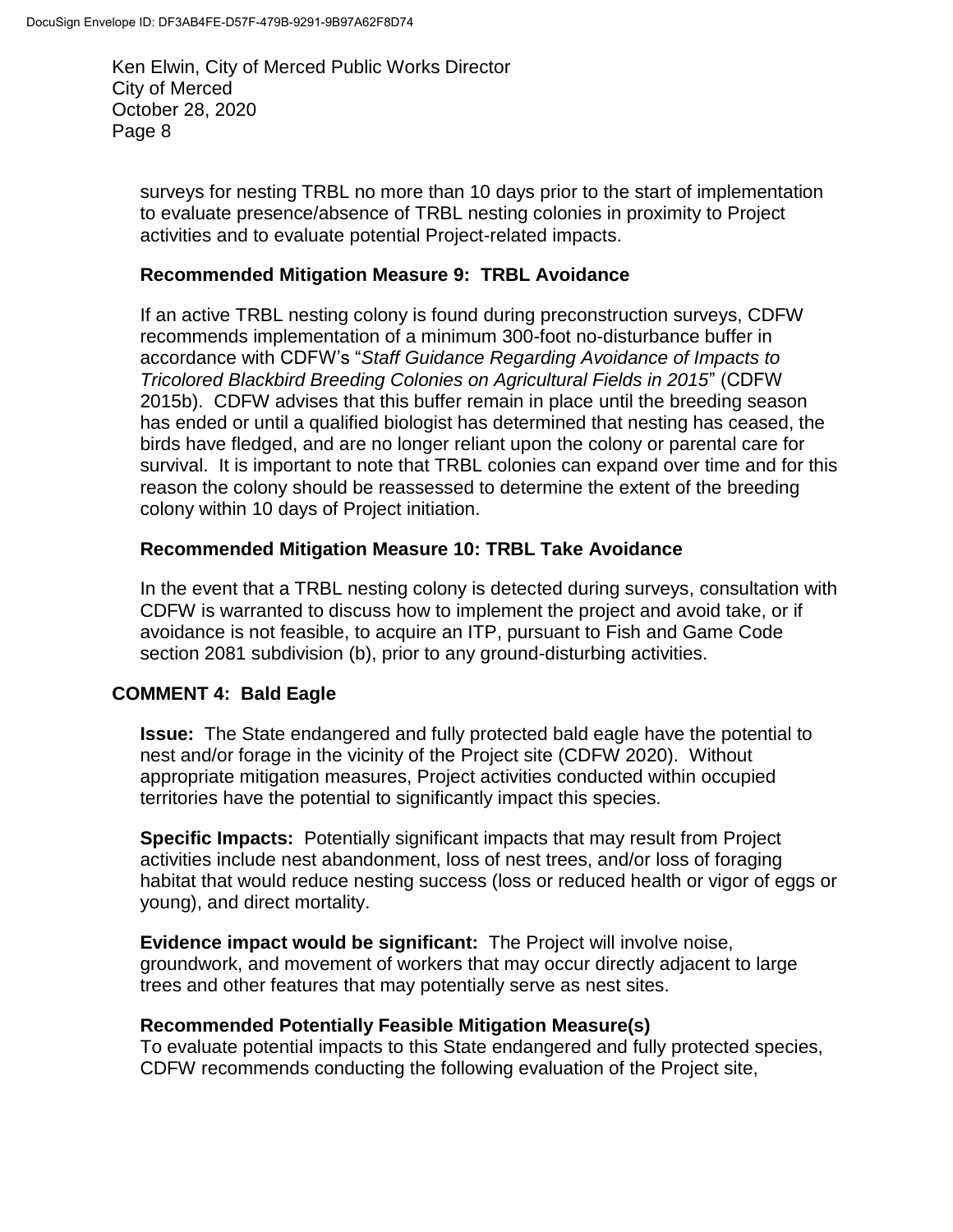incorporating the following mitigation measures into the EIR prepared for this Project, and that these measures be made conditions of approval for the Project.

### **Recommended Mitigation Measure 11: Bald Eagle Habitat Assessment**

CDFW recommends that a qualified biologist conduct a habitat assessment in advance of Project implementation, to determine if the Project site or its vicinity (within 0.5-mile) contains suitable habitat for bald eagle.

## **Recommended Mitigation Measure 12: Bald Eagle Surveys**

CDFW recommends that focused surveys be conducted by experienced biologists at the Project site prior to Project implementation. To avoid impacts to this species, CDFW recommends conducting the surveys in accordance with protocol developed by CDFW (CDFG 2010). If Project activities are to take place during the typical bird breeding season (February 1 through September 15), CDFW recommends that additional pre-activity surveys for active nests be conducted by a qualified biologist no more than 10 days prior to the start of Project activity.

## **Recommended Mitigation Measure 13: Bald Eagle Avoidance**

In the event that this species is found within 0.5-mile of the Project site, implementation of avoidance measures is warranted. CDFW recommends that a qualified wildlife biologist be on-site during all Project-related activities and that a 0.5-mile no-disturbance buffer be implemented. If the 0.5-mile no-disturbance buffer cannot feasibly be implemented, contacting CDFW for assistance with additional avoidance measures is recommended. Fully addressing potential impacts to bald eagle and requiring measurable and enforceable mitigation in the EIR is recommended.

#### **COMMENT 5: State Threatened, Endangered, or Rare Plant Species**

**Issue**: Special-status plants have the potential to occur in the vicinity of the Project site (CDFW 2020). The Project site, including the northern trunk gravity pipeline route, is adjacent habitat that may support special-status plants meeting the definition of rare or endangered under Fish and Game Code sections 1901 and 1907 and CEQA Guidelines section 15380.

**Specific impact:** Without appropriate avoidance and minimization measures potential impacts to special-status plants include inability to reproduce and direct mortality. Unauthorized take of plant species listed as threatened, endangered, or rare pursuant to CESA or the Native Plant Protection Act is a violation of Fish and Game Code.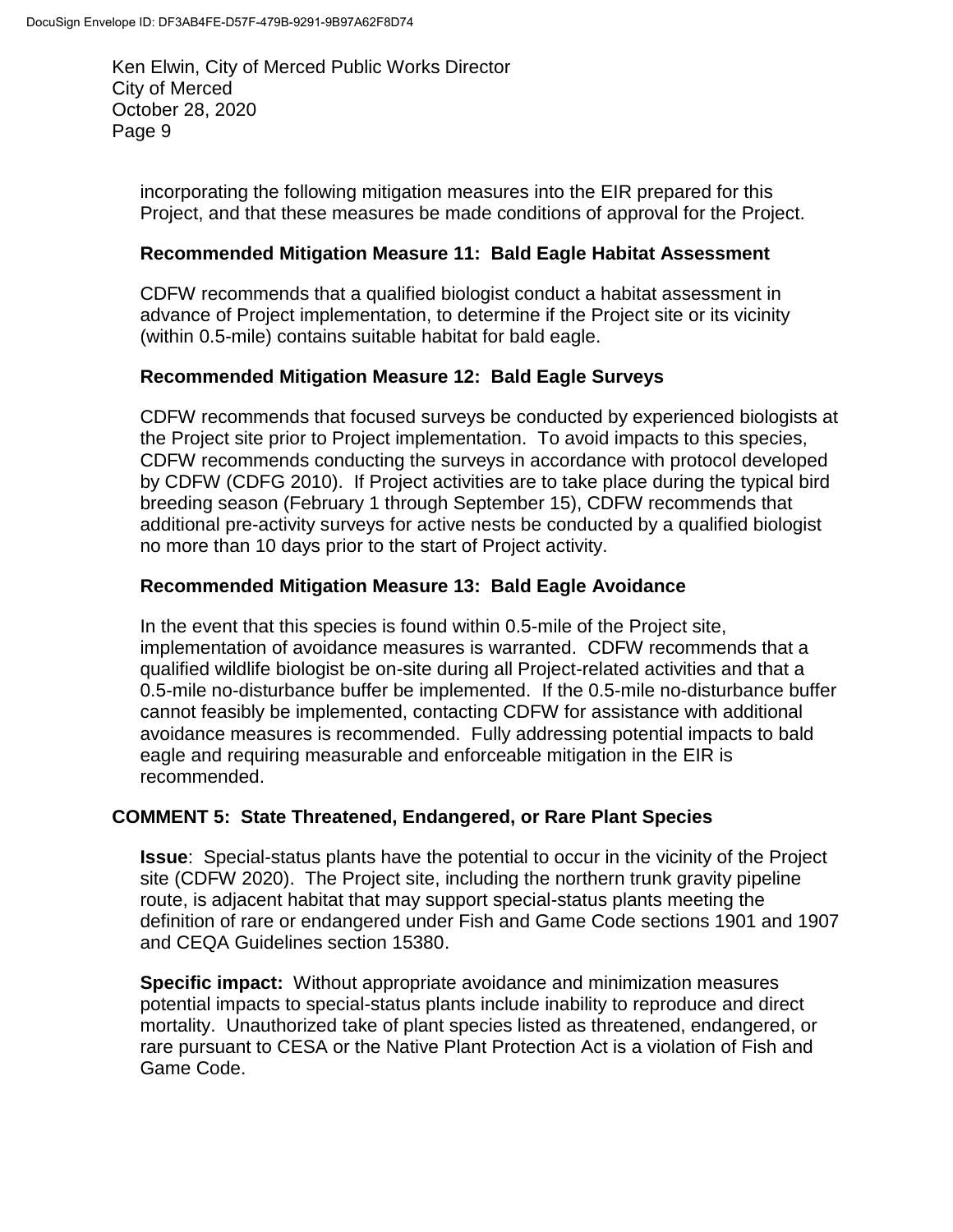**Evidence impact would be significant:** Many special-status plants are narrowly distributed endemic species. These species are threatened with habitat loss and habitat fragmentation resulting from development, vehicle and foot traffic, road maintenance, and introduction of non-native plant species (CNPS 2020). Therefore, impacts of the Project have the potential to significantly impact populations of the species mentioned above.

## **Recommended Potentially Feasible Mitigation Measure(s)**

To evaluate potential impacts to special-status plants, CDFW recommends conducting the following evaluation of the Project site, incorporating the following mitigation measures into the EIR prepared for this Project, and that these measures be made conditions of approval for the Project.

## **Recommended Mitigation Measure 14: Special-Status Plant Focused Surveys**

CDFW agrees with Mitigation Measure BIO-1 of the DEIR that surveys for special status botanical surveys will follow the "Protocols for Surveying and Evaluating Impacts to Special Status Native Plant Populations and Natural Communities" (CDFW 2018). This protocol, which is intended to maximize detectability, includes identification of reference populations to facilitate the likelihood of field investigations occurring during the appropriate floristic period. In the absence of protocol-level surveys being performed, additional surveys may be necessary.

#### **Recommended Mitigation Measure 15: Special-Status Plant Avoidance**

CDFW recommends special-status plant species be avoided whenever possible by delineation and observing a no-disturbance buffer of at least 50 feet from the outer edge of the plant population(s) or specific habitat type(s) required by special-status plant species. If buffers cannot be maintained, then consultation with CDFW is warranted to determine appropriate minimization and mitigation measures for impacts to special-status plant species.

#### **Recommended Mitigation Measure 16: Special-Status Plant Take Authorization**

If a State-listed or State rare plant is identified during botanical surveys, consultation with CDFW is warranted to determine if the Project can avoid take. If take cannot be avoided, acquisition of an ITP or a Native Plant Protection Act Incidental Take Permit issued by CDFW Pursuant to Fish and Game Code section 2081 subdivision (b) and/or section 1900 et seq is necessary to comply with CESA and the Native Plant Protection Act.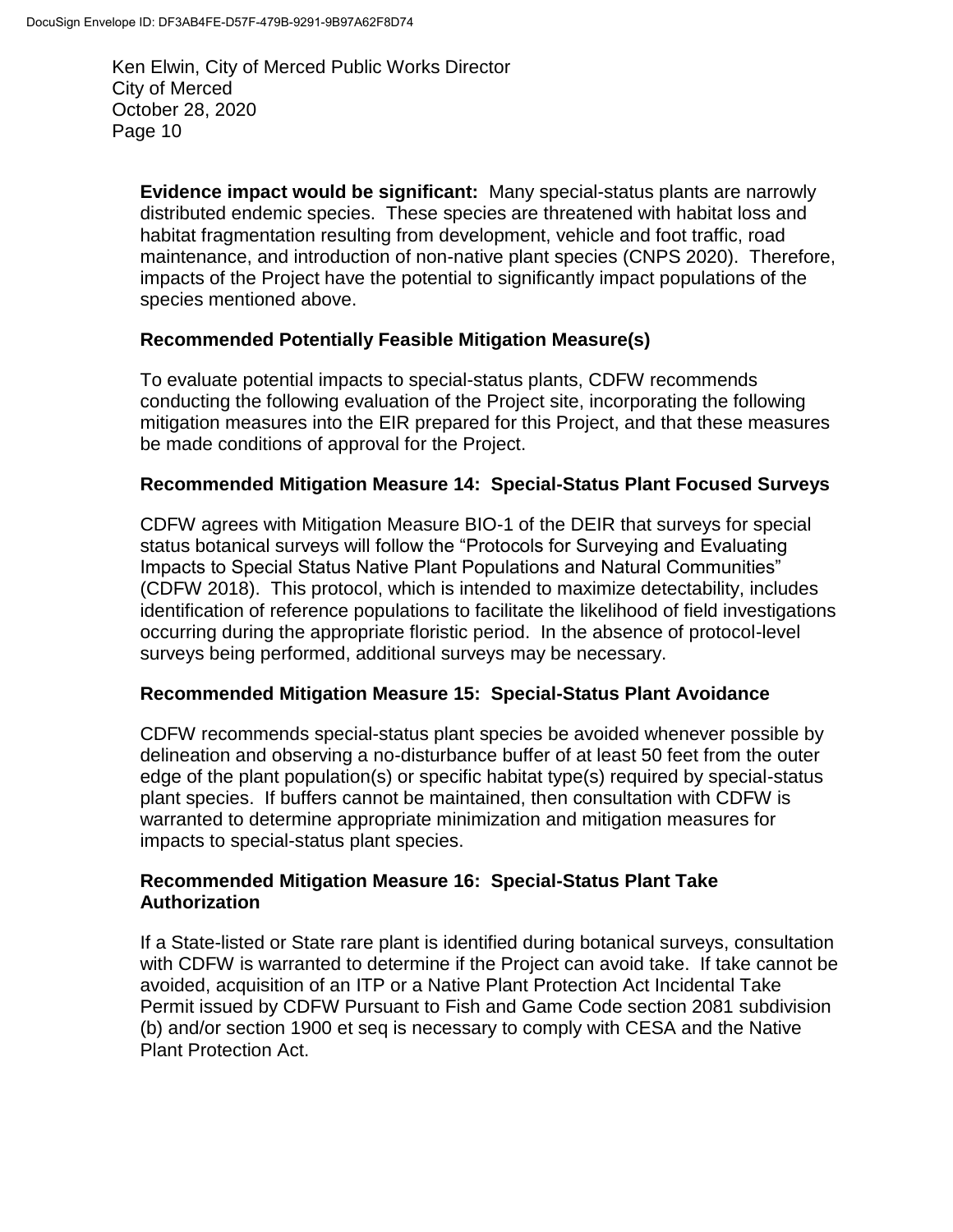## **COMMENT 6: Burrowing Owl (BUOW)**

**Issue:** BUOW may occur within and/or adjacent to the Project site. BUOW inhabit open grassland containing small mammal burrows, a requisite habitat feature used by BUOW for nesting and cover. Habitat both within and bordering the Project site, supports grassland habitat (CDFW 2020).

**Specific impact:** Potentially significant direct impacts associated with subsequent activities and development include burrow collapse, inadvertent entrapment, nest abandonment, reduced reproductive success, reduction in health and vigor of eggs and/or young, and direct mortality of individuals.

**Evidence impact is potentially significant:** BUOW rely on burrow habitat year-round for their survival and reproduction. Habitat loss and degradation are considered the greatest threats to BUOW in California's Central Valley (Gervais et al. 2008). The Project site contain and is bordered by some of the only remaining undeveloped land in the vicinity. Therefore, subsequent ground-disturbing activities associated with Project approval have the potential to significantly impact local BUOW populations. In addition, and as described in CDFW's "Staff Report on Burrowing Owl Mitigation" (CDFG 2012), excluding and/or evicting BUOW from their burrows is considered a potentially significant impact under CEQA.

## **Recommended Potentially Feasible Mitigation Measure(s) (Regarding Environmental Setting and Related Impact)**

To evaluate potential impacts to BUOW associated with the Project, CDFW recommends conducting the following evaluation of the Project site, incorporating the following mitigation measures into the EIR prepared for this Project, and that these measures be made conditions of approval for the Project.

#### **Recommended Mitigation Measure 17: BUOW Surveys**

CDFW recommends assessing presence/absence of BUOW by having a qualified biologist conduct surveys following the California Burrowing Owl Consortium's "Burrowing Owl Survey Protocol and Mitigation Guidelines" (CBOC 1993) and CDFW's "Staff Report on Burrowing Owl Mitigation" (CDFG 2012). Specifically, CBOC and CDFW's Staff Report suggest three or more surveillance surveys conducted during daylight with each visit occurring at least three weeks apart during the peak breeding season (April 15 to July 15), when BUOW are most detectable.

#### **Recommended Mitigation Measure 18: BUOW Avoidance**

CDFW recommends no-disturbance buffers, as outlined in the "Staff Report on Burrowing Owl Mitigation" (CDFG 2012), be implemented prior to and during any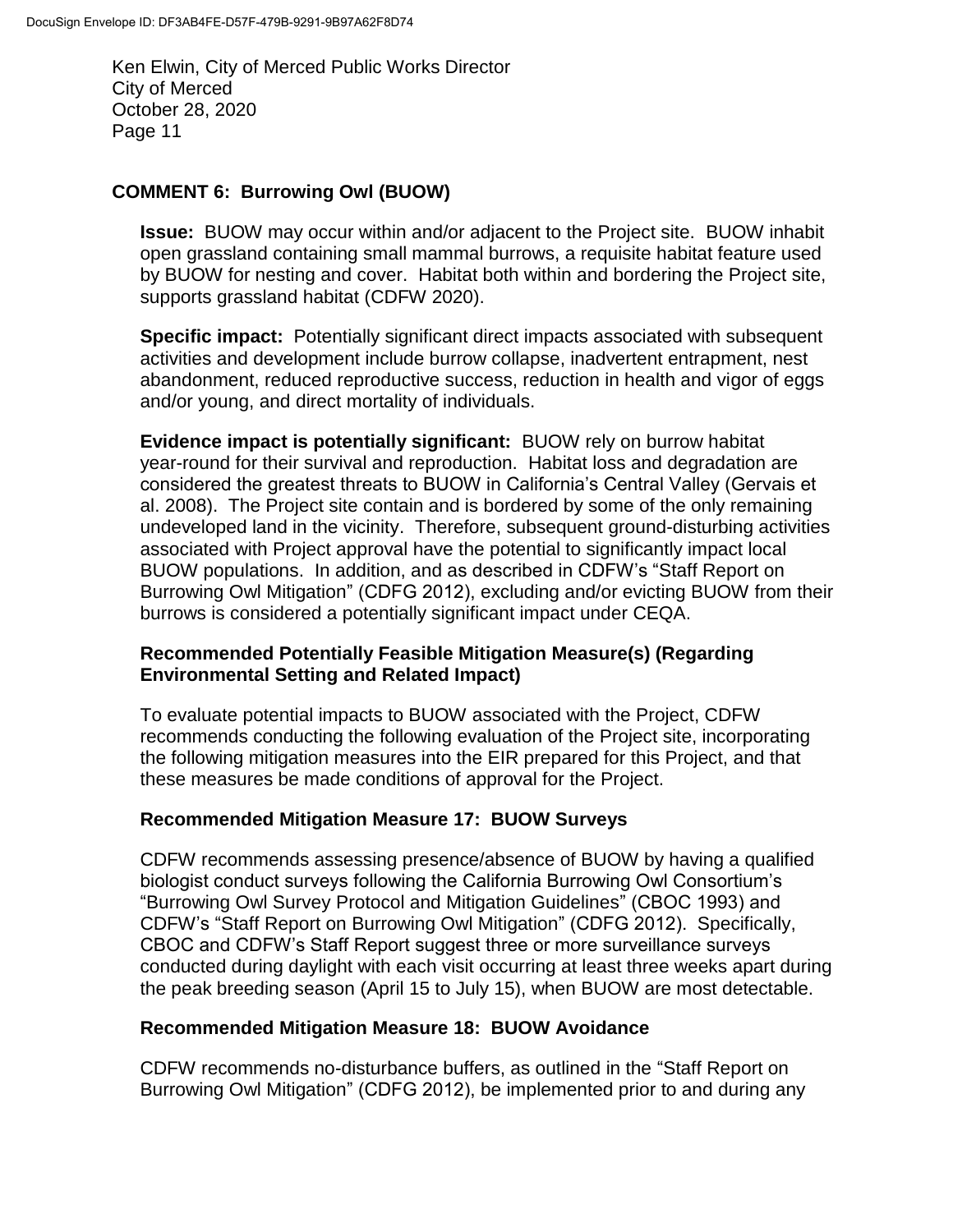ground-disturbing activities. Specifically, CDFW's Staff Report recommends that impacts to occupied burrows be avoided in accordance with the following table unless a qualified biologist approved by CDFW verifies through non-invasive methods that either: 1) the birds have not begun egg laying and incubation; or 2) that juveniles from the occupied burrows are foraging independently and are capable of independent survival.

| Location      | Time of Year   | Level of Disturbance |       |       |
|---------------|----------------|----------------------|-------|-------|
|               |                | Low                  | Med   | High  |
| Nesting sites | April 1-Aug 15 | $200 \; \text{m}^*$  | 500 m | 500 m |
| Nesting sites | Aug 16-Oct 15  | 200 m                | 200 m | 500 m |
| Nesting sites | Oct 16-Mar 31  | 50 m                 | 100 m | 500 m |

 $*$  meters  $(m)$ 

#### **II. Editorial Comments and/or Suggestions**

**Federally Listed Species:** CDFW recommends consulting with the USFWS on potential impacts to federally listed species including, but not limited to, CTS, succulent owl's-clover, Colusa grass, and San Joaquin Valley Orcutt grass. Take under the Federal Endangered Species Act (FESA) is more broadly defined than CESA; take under FESA also includes significant habitat modification or degradation that could result in death or injury to a listed species by interfering with essential behavioral patterns such as breeding, foraging, or nesting. Consultation with the USFWS in order to comply with FESA is advised well in advance of any ground-disturbing activities.

**Lake and Streambed Alteration:** The Project traverses through laterals, sloughs, canals, and blue-lined waterways (i.e. Fahrens Creek and Bear Creek). Activities within these features are subject to CDFW's lake and streambed alteration regulatory authority. The Project have the potential to cause deposition of debris, waste, sediment, toxic runoff or other materials into water causing water pollution and degradation of water quality.

CDFW agrees with the DEIR that a Fish and Game Code section 1602 Stream Alteration Agreement will be pursued with CDFW. Project-related activities that have the potential to change the bed, bank, and channel of streams or lakes, including but not requiring alterations to riparian vegetation, are subject to CDFW's regulatory authority pursuant Fish and Game Code section 1600 et seq.. Fish and Game Code section 1600 et seq. requires an entity to notify CDFW prior to commencing any activity that may (a) substantially divert or obstruct the natural flow of any river, stream, or lake; (b) substantially change or use any material from the bed, bank, or channel of any river, stream, or lake (including the removal of riparian vegetation): (c) deposit debris, waste or other materials that could pass into any river, stream, or lake. "Any river, stream, or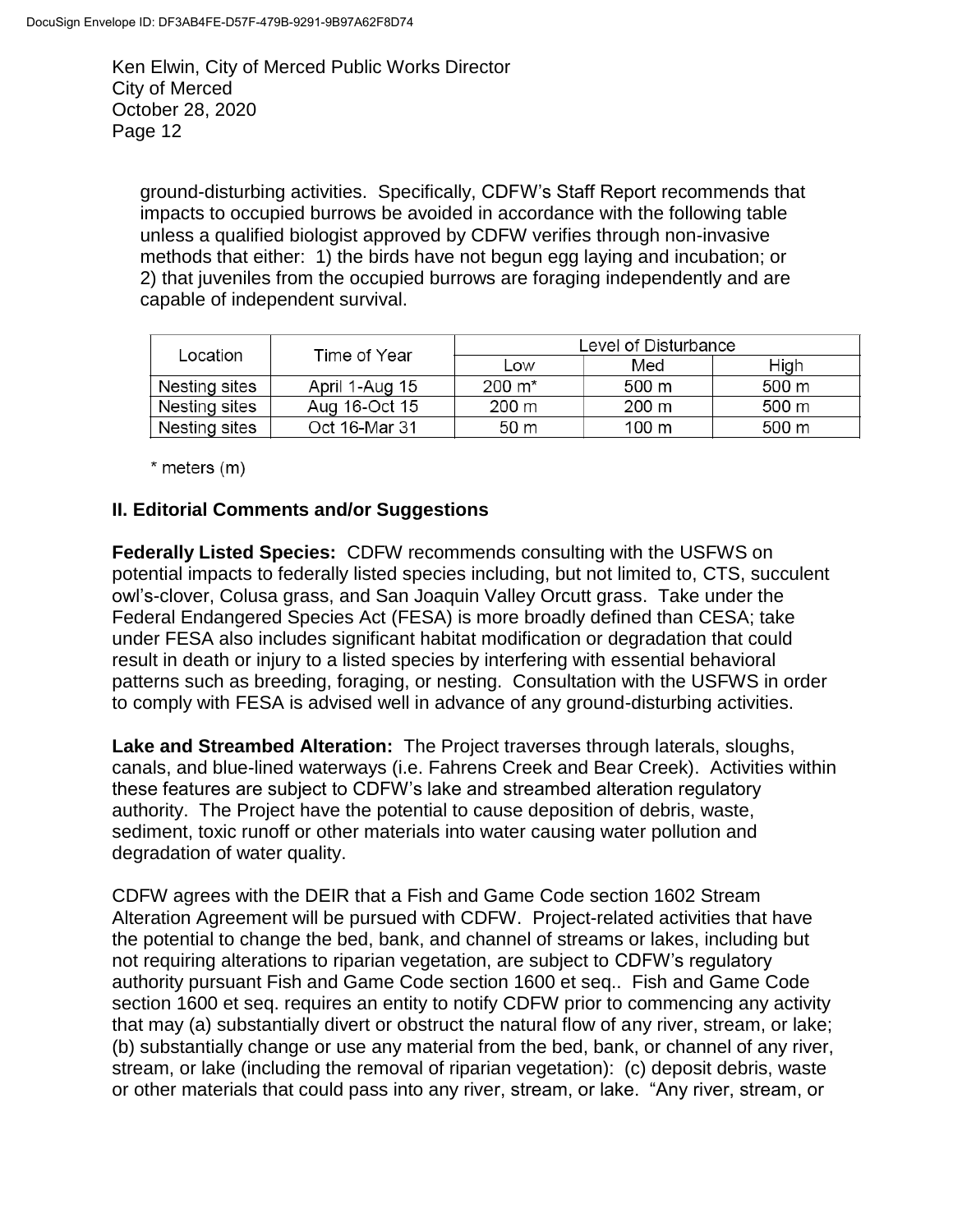lake" includes those that are ephemeral or intermittent as well as those that are perennial. It is important to note, CDFW is required to comply with CEQA, as a Responsible Agency, when issuing a Lake and Streambed Alteration Agreement (LSAA). If inadequate, or no environmental review, has occurred, for the Project activities that are subject to notification under Fish and Game Code section 1602, CDFW will not be able to issue the Final LSAA until CEQA analysis for the project is complete. This may lead to considerable Project delays. For additional information on notification requirements, please contact our staff in the Lake and Streambed Alteration Program at (559) 243-4593.

**Nesting birds:** CDFW encourages that Project implementation occur during the bird non-nesting season; however, if ground-disturbing or vegetation-disturbing activities must occur during the breeding season (February through mid-September), the Project applicant is responsible for ensuring that implementation of the Project does not result in violation of the Migratory Bird Treaty Act or relevant Fish and Game Codes as referenced above.

To evaluate Project-related impacts on nesting birds, CDFW recommends that a qualified wildlife biologist conduct pre-activity surveys for active nests no more than 10 days prior to the start of ground or vegetation disturbance to maximize the probability that nests that could potentially be impacted are detected. CDFW also recommends that surveys cover a sufficient area around the Project sites to identify nests and determine their status. A sufficient area means any area potentially affected by the Project. In addition to direct impacts (i.e. nest destruction), noise, vibration, and movement of workers or equipment could also affect nests. Prior to initiation of construction activities, CDFW recommends that a qualified biologist conduct a survey to establish a behavioral baseline of all identified nests. Once construction begins, CDFW recommends having a qualified biologist continuously monitor nests to detect behavioral changes resulting from the Project. If behavioral changes occur, CDFW recommends halting the work causing that change and consulting with CDFW for additional avoidance and minimization measures.

If continuous monitoring of identified nests by a qualified wildlife biologist is not feasible, CDFW recommends a minimum no-disturbance buffer of 250 feet around active nests of non-listed bird species and a 500-foot no-disturbance buffer around active nests of non-listed raptors. These buffers are advised to remain in place until the breeding season has ended or until a qualified biologist has determined that the birds have fledged and are no longer reliant upon the nest or on-site parental care for survival. Variance from these no-disturbance buffers is possible when there is compelling biological or ecological reason to do so, such as when the construction areas would be concealed from a nest site by topography. CDFW recommends that a qualified wildlife biologist advise and support any variance from these buffers and notify CDFW in advance of implementing a variance.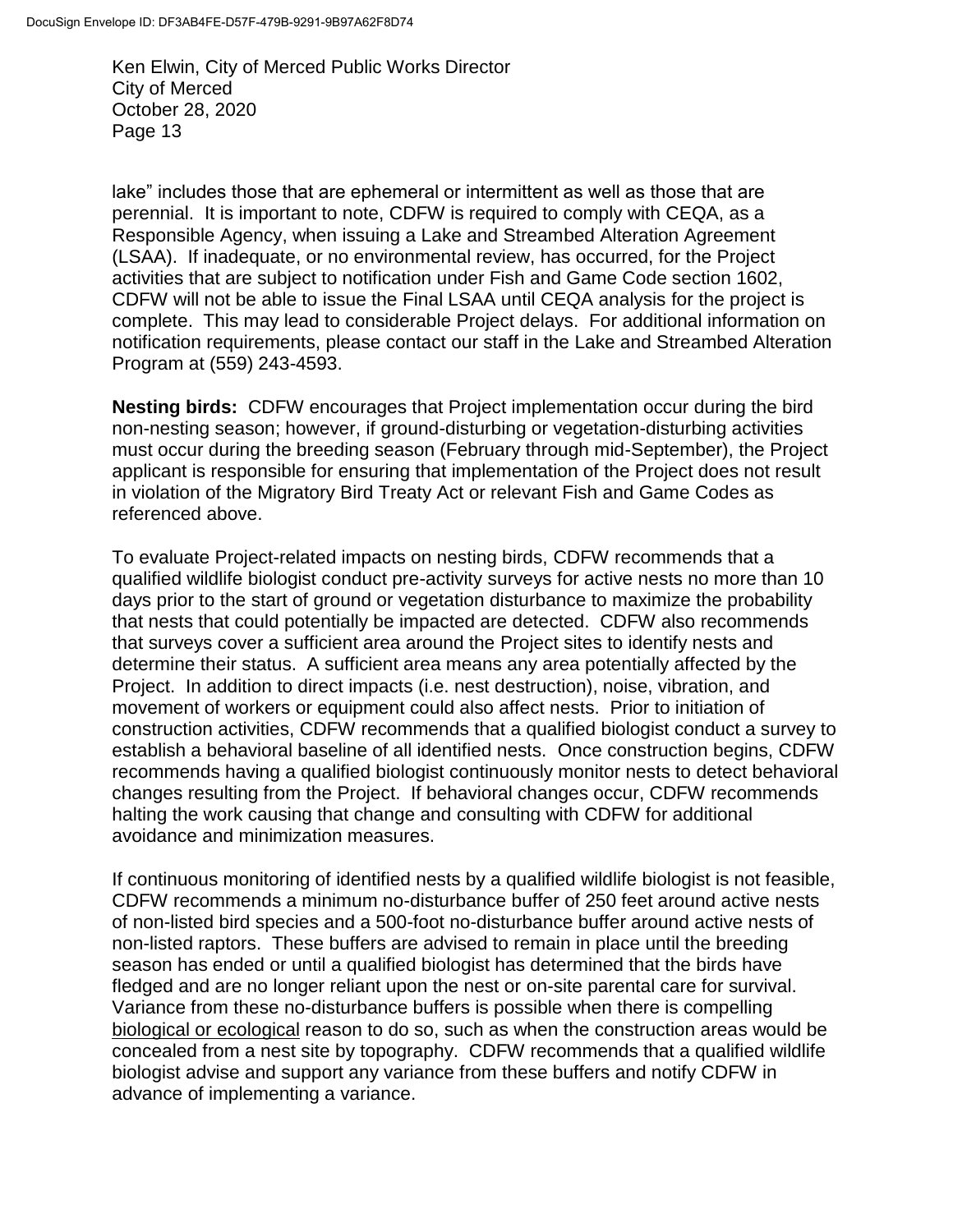## **ENVIRONMENTAL DATA**

CEQA requires that information developed in environmental impact reports and negative declarations be incorporated into a database which may be used to make subsequent or supplemental environmental determinations (Pub. Resources Code, § 21003, subd. (e)). Accordingly, please report any special-status species and natural communities detected during Project surveys to the California Natural Diversity Database (CNDDB). The CNDDB field survey form can be found at the following link: [https://www.wildlife.ca.gov/Data/CNDDB/Submitting-Data.](https://www.wildlife.ca.gov/Data/CNDDB/Submitting-Data) The completed form can be mailed electronically to CNDDB at the following email address: [CNDDB@wildlife.ca.gov.](mailto:CNDDB@wildlife.ca.gov) The types of information reported to CNDDB can be found at the following link: [https://www.wildlife.ca.gov/Data/CNDDB/Plants-and-Animals.](https://www.wildlife.ca.gov/Data/CNDDB/Plants-and-Animals)

## **FILING FEES**

If it is determined that the Project has the potential to impact biological resources, an assessment of filing fees will be necessary. Fees are payable upon filing of the Notice of Determination by the Lead Agency and serve to help defray the cost of environmental review by CDFW. Payment of the fee is required in order for the underlying project approval to be operative, vested, and final (Cal. Code Regs, tit. 14, § 753.5; Fish & Game Code, § 711.4; Pub. Resources Code, § 21089).

CDFW appreciates the opportunity to comment on the Project to assist the City of Merced in identifying and mitigating the Project's impacts on biological resources.

More information on survey and monitoring protocols for sensitive species can be found at CDFW's website [\(https://www.wildlife.ca.gov/Conservation/Survey-Protocols\)](https://www.wildlife.ca.gov/Conservation/Survey-Protocols). If you have any questions, please contact Jim Vang, Environmental Scientist, at the address provided on this letterhead, by telephone at (559) 243-4014 extension 254, or by electronic mail at [Jim.Vang@wildlife.ca.gov.](mailto:Jim.Vang@wildlife.ca.gov)

Sincerely,

-DocuSigned by: Julie Vance

**CASSFOSFEOS945A...**<br>Julie A. Vance Regional Manager

cc: California Regional Water Quality Control Board Central Valley Region 1685 "E" Street Fresno, California 93706-2020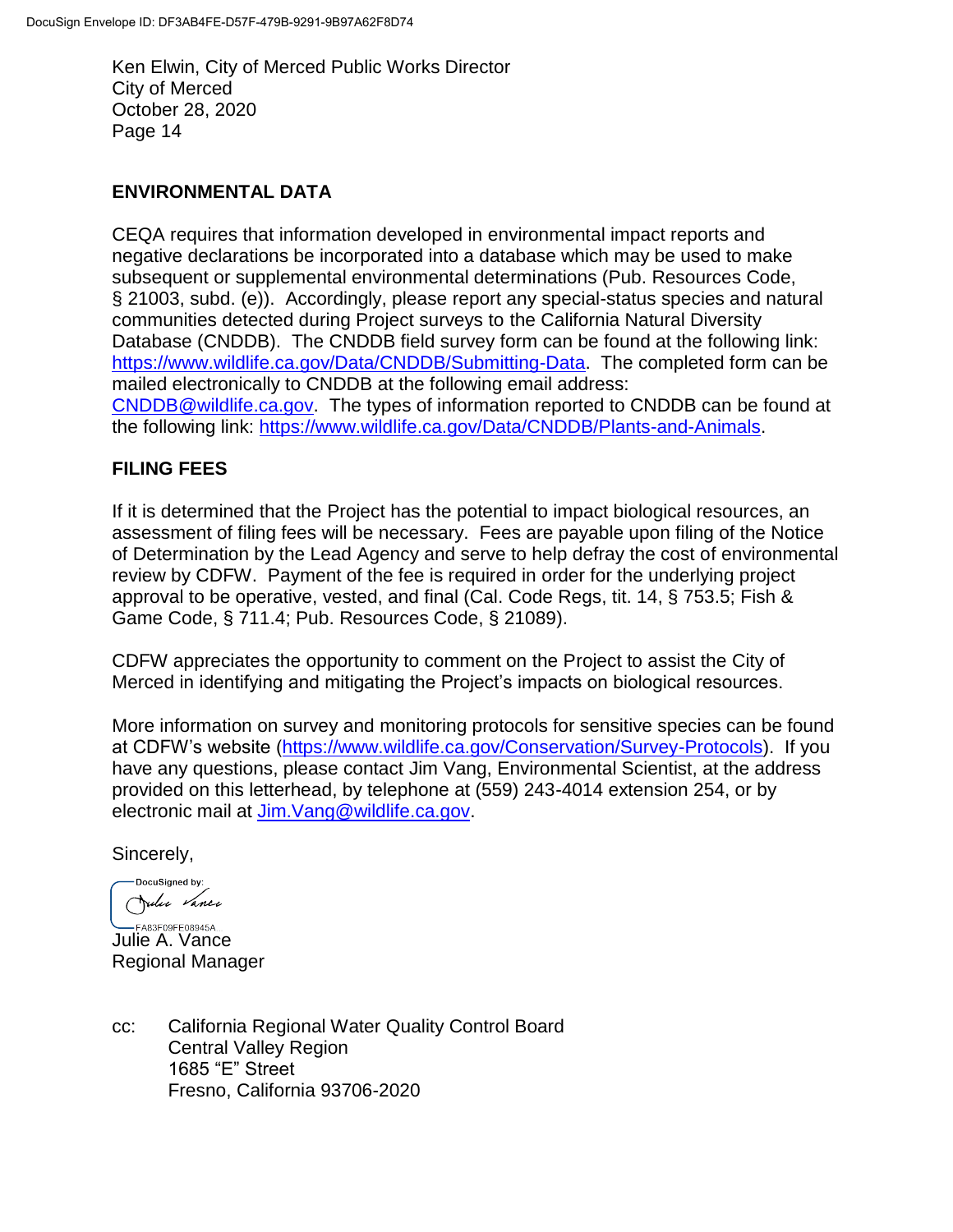> United State Army Corps of Engineers 1325 "J" Street, Suite #1350 Sacramento, California 95814-2928

ec: Patricia Cole; Patricia\_Cole@fws.gov

Linda Connolly, CDFW

Attachment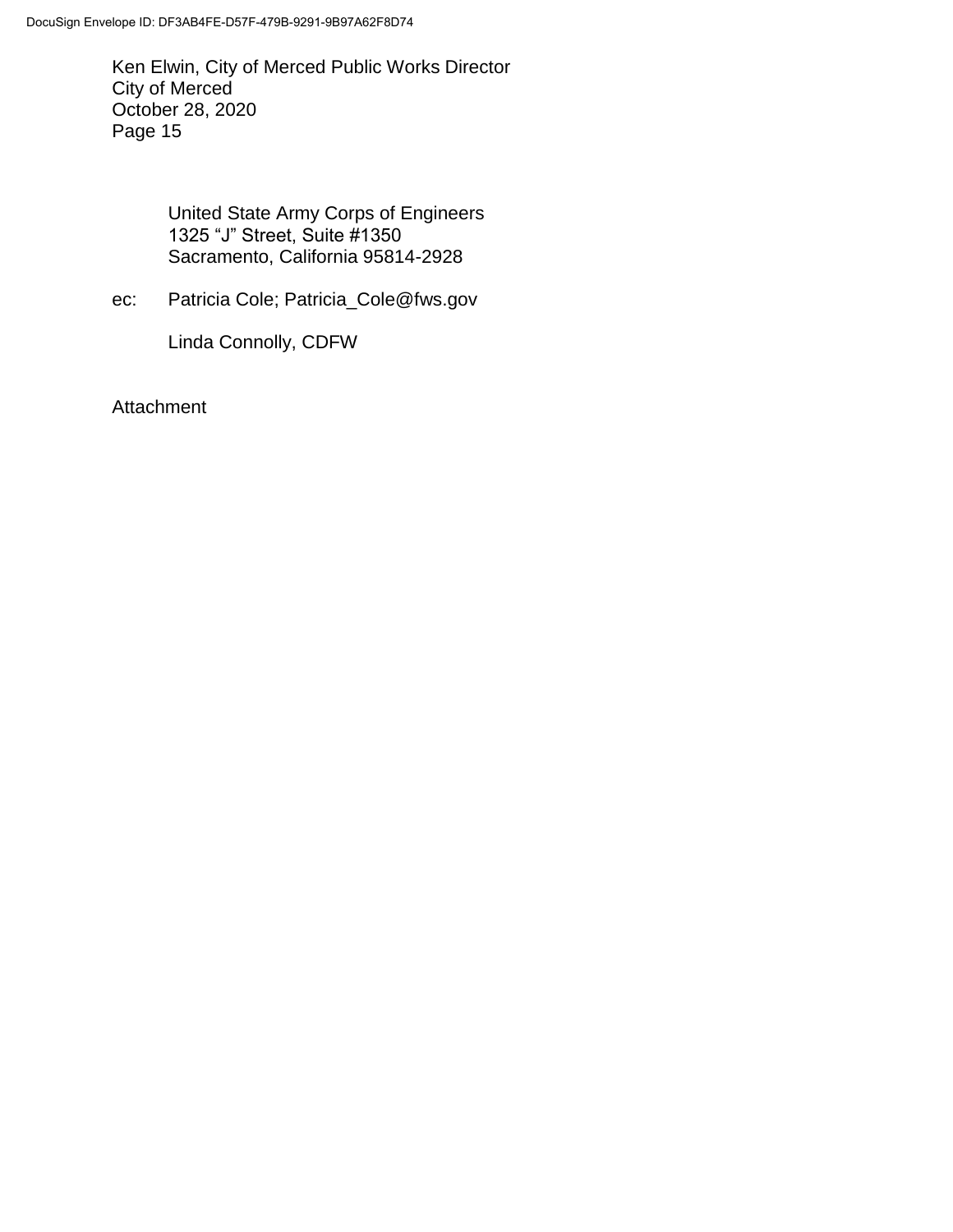#### **Literature Cited**

- California Burrowing Owl Consortium (CBOC). 1993. Burrowing owl survey protocol and mitigation guidelines. April 1993.
- CDFG. 2010. Bald Eagle Breeding Survey Instructions. California Department of Fish and game, April 2010.
- California Department of Fish and Wildlife (CDFW). 2012. Staff Report on Burrowing Owl Mitigation. California Department of Fish and Game, March 7, 2012.
- CDFW. 2015a. California Tiger Salamander Technical Review Habitat, Impacts and Conservation. California Department of Fish and Wildlife, October 2015.
- CDFW. 2015b. Staff Guidance Regarding Avoidance of Impacts to Tricolored Blackbird Breeding Colonies on Agricultural Fields in 2015. March 19, 2015.
- CDFW. 2016. Five Year Status Review for Swainson's Hawk (*Buteo swainsoni*). California Department of Fish and Wildlife. April 11, 2016.
- CDFW. 2018. Protocols for Surveying and Evaluating Impacts to Special Status Native Plant Populations and Sensitive Natural Communities. California Department of Fish and Wildlife, March 2018.
- CDFW. 2020. Biogeographic Information and Observation System (BIOS). https://www.wildlife.ca.gov/Data/BIOS.
- California Native Plant Society, Rare Plant Program (CNPS). 2020. Inventory of Rare and Endangered Plants of California (online edition, v8-03 0.39). Website http://www.rareplants.cnps.org.
- Gervais, J.A., D.D. Rosenberg, and L.A. Comrack. Burrowing Owl (*Athene cunicularia*) *in* Shuford, W.D. and T. Gardali, editors. 2008. California Bird Species of Special Concern: A ranked assessment of species, subspecies, and distinct populations of birds of immediate conservation concern in California. Studies of Western Birds 1. Western Field Ornithologists, Camarillo, California, and California Department of Fish and Game, Sacramento, California, USA.
- Kelsey, R., 2008. Results of the tricolored blackbird 2008 census. Report submitted to U.S. Fish and Wildlife Service, Portland, OR, USA.
- Meese, R. J. 2014. Results of the 2014 Tricolored Blackbird Statewide Survey. University California, Davis, USA. Available from: http://tricolor.ice.ucdavis.edu/content/2014-statewide-survey-final-report.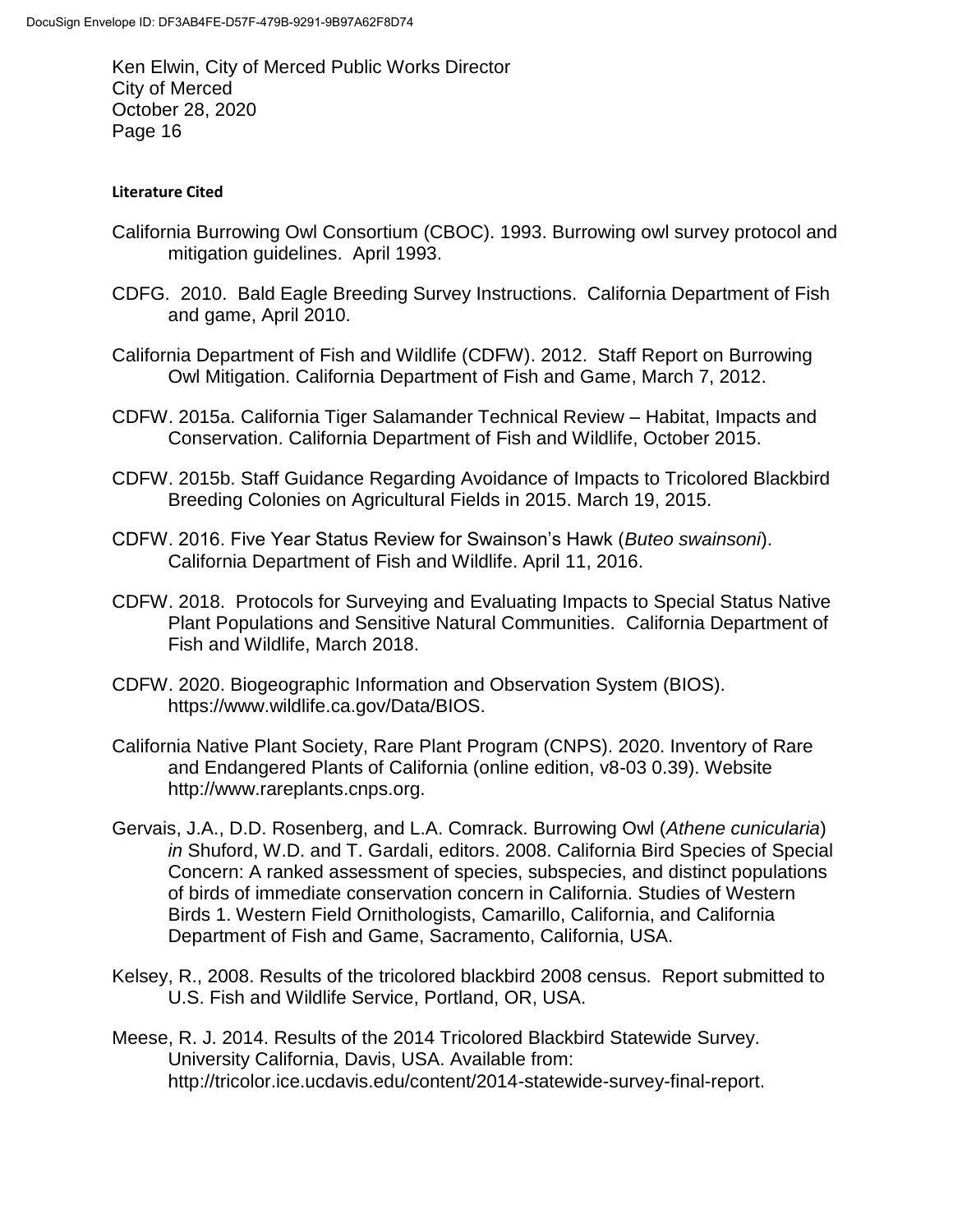- Meese, R. J., E. C. Beedy, and W. J. Hamilton, III, 2014. Tricolored blackbird (Agelaius tricolor), The Birds of North America (P. G. Rodewald, Ed.). Ithaca: Cornell Lab of Ornithology; Retrieved from the Birds of North America: https://birdsnaorg.bnaproxy.birds.cornell.edu/Species-Account/bna/species/tribla.
- Meese, R. J., 2017. Results of the 2017 Tricolored Blackbird Statewide Survey. California Department of Fish and Wildlife, Wildlife Branch, Nongame Wildlife Program Report 2017-04, Sacramento, CA. 27 pp. + appendices.
- Orians, G. H. 1961. The ecology of blackbird (*Agelaius*) social systems. Ecol. Monogr. 31:285-312.
- Searcy, C.A. and H.B. Shaffer. 2011. Determining the migration distance of a vagile vernal pool specialist: How much land is required for conservation of California tiger salamanders? *In* Research and Recovery in Vernal Pool Landscapes, D. G. Alexander and R. A. Schlising, Eds. California State University, Chico, California.
- Searcy, C.A., E. Gabbai-Saldate, and H.B. Shaffer. 2013. Microhabitat use and migration distance of an endangered grassland amphibian. Biological Conservation 158: 80-87.
- Swainson's Hawk Technical Advisory Committee (SWHA TAC). 2000. Recommended Timing and Methodology for Swainson's Hawk Nesting Surveys in California's Central Valley. Swainson's Hawk Technical Advisory Committee, May 31, 2000.
- United State Fish and Wildlife Service (USFWS). 2003. Interim Guidance on Site Assessment and Field Surveys for Determining Presence or a Negative Finding of the California Tiger Salamander, October 2003.
- USFWS. 2017. Recovery Plan for the Central California Distinct Population Segment of the California Tiger Salamander (*Ambystoma californiense*). U. S. Fish and Wildlife Service, Region 8, Sacramento, California. June 2017.
- Weintraub, K., T. L. George, and S. J. Dinsmore, 2016. Nest survival of tricolored blackbirds in California's Central Valley. The Condor 118(4): 850–861.